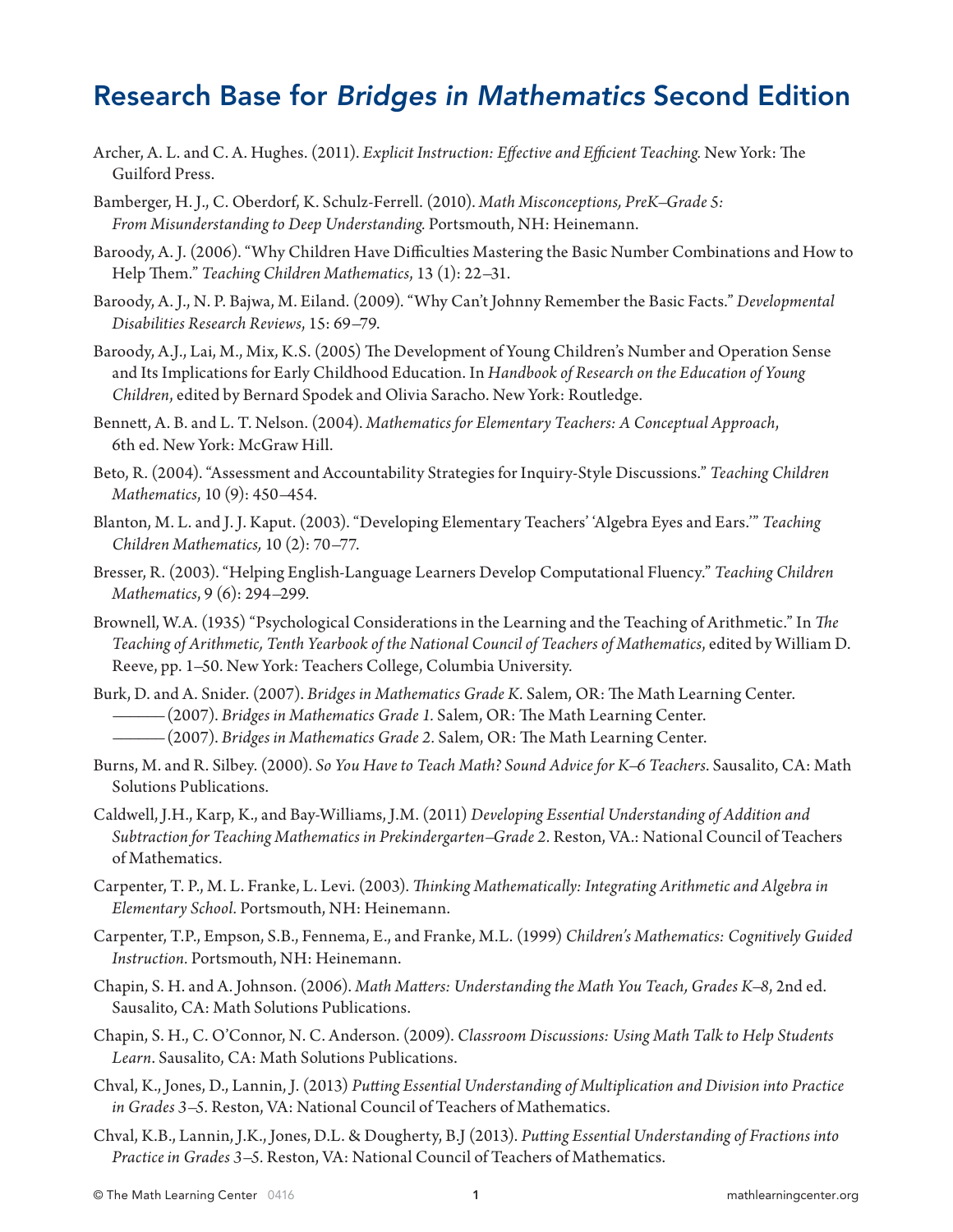Clements, D. (1999) Subitizing: What Is It? Why Teach It? *Teaching Children Mathematics* 5(7), 400–405.

- Conklin, M. (2010). *It Makes Sense! Using Ten-Frames To Build Number Sense.* Sausalito, CA: Math Solutions Publications.
- Dacey, L. and D. Polly. (2012). "CCSM: The Big Picture." *Teaching Children Mathematics*, 18 (6): 378–383.
- Dean, C. B., E. R. Hubbell, H. Pitler, B. Stone. (2011). *Classroom Instruction that Works: Research-Based Strategies for Increasing Student Achievement*, 2nd ed. Alexandria, VA: ASCD.
- Dougherty, B., A. Flores, E. Louis, C. Sophian, R. M. Zbiek. (2010). *Developing Essential Understanding of Number and Numeration for Teaching Mathematics in Pre-K–2.* Reston, VA: National Council of Teachers of Mathematics.
- Empson, S. and L. Levi. (2011). *Extending Children's Mathematics: Fractions and Decimals.* Portsmouth, N.H.: Heinemann.
- Fisher, A., R. Deerwater. (2007). *Bridges in Mathematics Grade 4.* Salem, OR: The Math Learning Center. –––––– (2007). *Bridges in Mathematics Grade 5.* Salem, OR: The Math Learning Center.
- Fleming Amos, S. M. (2007). "Talking Mathematics." *Teaching Children Mathematics*, 14 (2): 68–73.
- Foreman, L.C. (2010). *Best Practices in Teaching Mathematics Seminar Series: How Math Teaching Matters.* West Linn, OR: Teacher's Development Group.
- Fosnot, C. T. (2010). *Models of Intervention in Mathematics: Reweaving the Tapestry.* Reston, VA: National Council of Teachers of Mathematics.
- Fosnot, C. T. and colleagues from Mathematics in the City and the Freudenthal Institute (2007). *Contexts for Learning Mathematics series K-6*. Portsmouth, NH: Heinemann.
- Fosnot, C. T., M. Dolk and W. Jacob (2001). *Young Mathematicians at Work series.* Portsmouth, NH: Heinemann.
- Fraivilig, J. (2001). "Strategies for Advancing Children's Mathematical Thinking." *Teaching Children Mathematics,* 7 (8): 454–459.
- Frykholm, J. (2010). *Learning to Think Mathematically with the Number Line, K–5*. Boulder, CO: Cloudbreak Publishing. –––––– (2013). *Learning to Think Mathematically with the Ratio Table.* Boulder, CO: Cloudbreak Publishing.
	- –––––– (2008). *Learning to Think Mathematically with the Rekenrek, K–5.* Boulder, CO: Cloudbreak Publishing.
- Fuson, K. C., L. Grandau, P. A. Sugiyama. (2001). "Achievable Numerical Understanding for All Young Children." *Teaching Children Mathematics*, 7 (9): 522–526.
- Fuson, K.C. (2003). "Toward Computational Fluency in Multidigit Multiplication and Division." *Teaching Children Mathematics*, 9 (6): 300–305.
- Garrison, L. and J. K. Mora. (1999). "Adapting Mathematics Instruction for Engligh-Language Learners: The Language-Concept Connection." In *Changing the Faces of Mathematics: Perspectives on Latinos*, edited by L. Ortiz- Franco, N. G. Hernandez, Y. De La Cruz. Reston, VA: National Council of Teachers of Mathematics.
- Gersten, R., Beckmann, S., Clarke, B., Foegen, A., Marsh, L., Star, J.R., and Witzel, B. (2009) *Assisting Students Struggling with Mathematics: Response to Intervention (RtI) for Elementary and Middle Schools.* Washington, D.C.: National Center for Education Evaluation and Regional Assistance, Institute of Education Sciences, U.S. Department of Education.
- Gresham, G. and Little, M. (2012) "RtI in Math Class." *Teaching Children Mathematics* 19 (1): 20–29.
- Griffin, C.C. and Jitendra, A.K. (2008) Story Problem Solving Instruction in Inclusive Third Grade Mathematics Classrooms. *Journal of Educational Research* 102: 187–202.
- Griffin, S. (2003). "Laying the Foundation for Computational Fluency in Early Childhood." *Teaching Children Mathematics*, 9 (6): 306–309.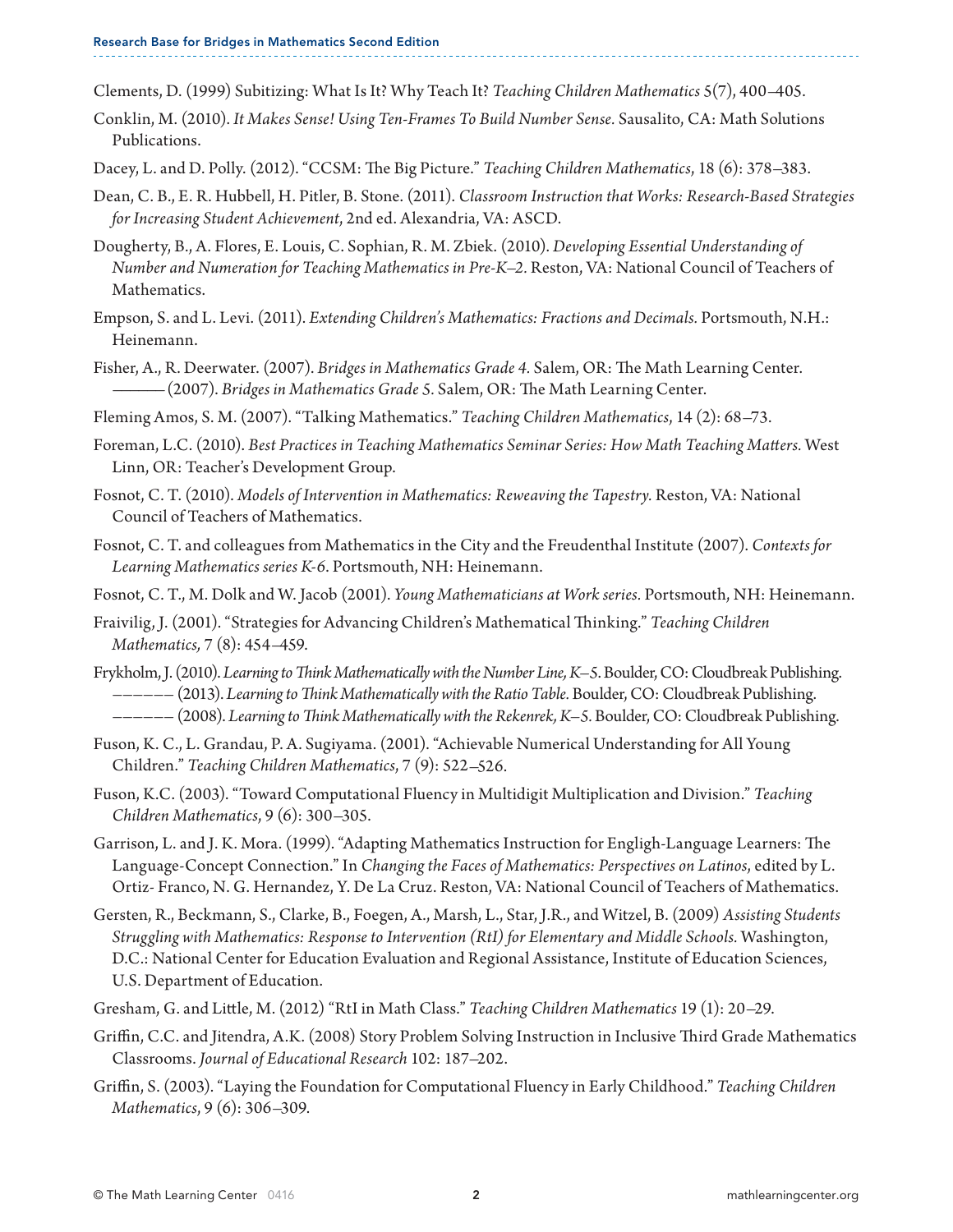- Hansen Powell, P. and B. Blanke. (2007). *Bridges in Mathematics Grade 3*. Salem, OR: The Math Learning Center.
- Hill, J. D. and K. M. Flynn. (2006). *Classroom Instruction that Work with English Language Learners*. Alexandria, VA: Association for Supervision and Curriculum Development.
- Isaacs, A.C. and W.M. Carroll. (1999). "Strategies for Basic-Facts Instruction." *Teaching Children Mathematics*, 5 (9): 508–515.
- Jarrett, D. (1999). *Teaching Mathematics and Science to English Language Learners*. Portland, OR: Northwest Regional Educational Laboratory.
- Jensen, R.J. (Editor). (1993). *Research Ideas for the Classroom: Early Childhood Mathematics.* New York: Macmillan Library Reference USA.
- Jitendra, A.K. (2002) Teaching Students Math Problem Solving through Graphic Representations. *Teaching Exceptional Children* 34 (4): 34–38.
- Jitendra, A.K. (2007) *Solving Math Word Problems: Teaching Students with Learning Disabilities Using Schema-Based Instruction.* Austin, TX.: Pro-Ed.
- Jordan, N.C. (2007). "The Need for Number Sense." *Educational Leadership*, 65 (2): 63–66.
- Karp, K., J. Caldwell, R. M. Zbiek, J. Bay-Williams. (2011) *Developing Essential Understanding of Addition and Subtraction for Teaching Mathematics in Pre-K–Grade 2.* Reston, VA: National Council of Teachers of Mathematics.
- Keller, S. K. (2011). "Make 'Em Want To Be There." *Teaching Children Mathematics*, 18 (1): 6–10.

Kling, G. (2011). "Fluency with Basic Addition." *Teaching Children Mathematics*, 18 (2): 80–88.

Kling, G. and J. Bay-Williams (2014). "Assessing Basic Fact Fluency." *Teaching Children Mathematics*, 20 (8): 488–497

- Losq, C. (2005). "Number Concepts and Special Needs Students: The Power of Ten-Frame Tiles." *Teaching Children Mathematics*, 2 (9): 310–315.
- Marzano, R. J. (2003). *What Works in Schools: Translating Research into Action.* Alexandria, VA: Association for Supervision and Curriculum Development.
- Mathematical Sciences Education Board, National Research Council. (1993). *Measuring Up: Prototypes for Mathematics Assessment*. Washington D.C.: Author.
- McNamara, J., and Shaughnessy, M. (2015). *Beyond Pizzas and Pies, Grades 3–5, Second Edition: 10 Essential Strategies for Supporting Fraction Sense.* Sausalito, CA: Math Solutions Publications.
- Mooney, C. G. (2000). *Theories of Childhood: An Introduction to Dewey, Montessori, Erikson, Piaget & Vygotsky*. St. Paul, MN: Redleaf Press.
- National Council of Teachers of Mathematics. (2006). *Curriculum Focal Points for Prekindergarten through Grade 8*. Reston, VA: Author.
	- –––––– (2000). *Principles and Standards for School Mathematics: An Overview.* Reston, VA: Author. –––––– (2014). *Principles to Actions: Ensuring Mathematical Success for All.* Reston, VA: Author.
- National Governors Association Center for Best Practices, Council of Chief State School Officers. (2010). *Common Core State Standards for Mathematics*. Washington D.C.: Author.

–––––– (2012). *K–8 Publishers' Criteria for the Common Core State Standards for Mathematics*. Washington D.C.: Author.

- National Mathematics Panel. (2008). *Foundations for Success: The Final Report of the National Mathematics Advisory Panel.* Washington, DC: U.S. Department of Education.
- National PTA. (2011). *Parents' Guide to Student Success*. Alexandria, VA: Author.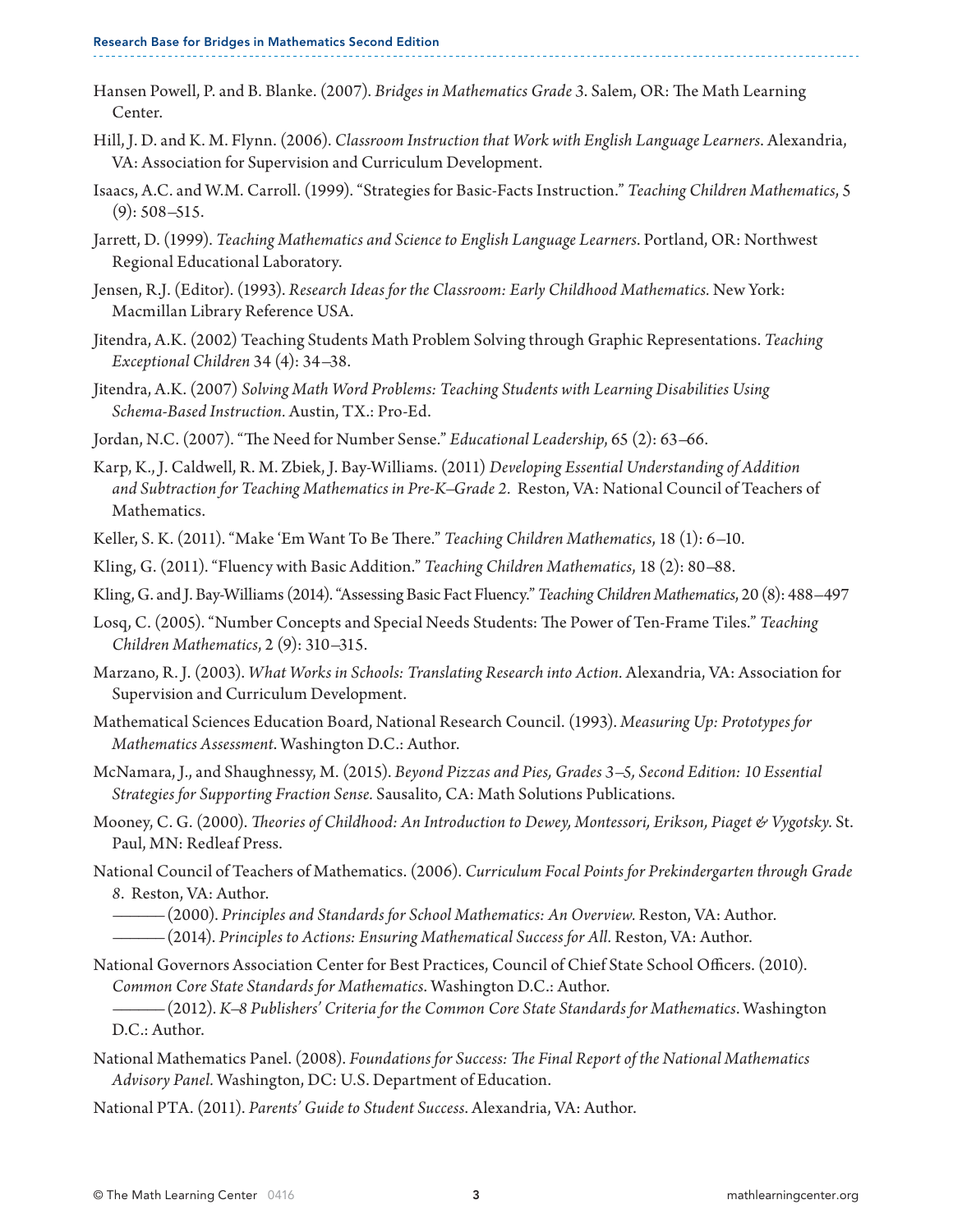- National Research Council. (2002). *Helping Children Learn Mathematics.* Washington, D.C.: National Academy Press.
- North Carolina Department of Public Instruction. (2011). *Instructional Support Tools for Achieving New Standards: Mathematics, Unpacked Content*. Raleigh; Author.
- Ohio Department of Education. (2010). *Mathematics—K–8 Critical Areas Progressions*. Columbus; Author.
- Otto, A., J. Caldwell, S. W. Hancock, R. M. Zbiek*.* (2011). *Developing Essential Understanding of Multiplication and Division for Teaching Mathematics in Grades 3–5.* Reston, VA: National Council of Teachers of Mathematics.
- Parrish, S. (2010). *Number Talks: Helping Children Build Mental Math and Computation Strategies, Grades K–5.* Sausalito, CA: Math Solutions Publications.
- Peterson, P.L., Fennema, E., and Carpenter, T. (1989) "Using Knowledge of How Students Think About Mathematics." *Educational Leadership* 46(4), 42–46.
- Phelps, K. A. G. (2012). "The Power of Problem Choice." *Teaching Children Mathematics*, 19 ( 3): 153 157.
- Powell, S. (2011) *Solving Story Problems Using Schemas: A Review of the Literature.* DOI: 10.1111/j.1540-5826.2011.00329.x.
- Russell, S. J. (2012). "CCSSM: Keeping Teaching and Learning Strong." *Teaching Children Mathematics*, 19 (1): 50–56.
- Schifter, D., V. Bastable, S. J. Russell. (2000). *Making Meaning of Operations: Casebook: Numbers and Operations (Developing Mathematical Ideas)*. New York: Pearson Education.
- Schunk, D. H. and F. Pajares. (2002). "The Development of Academic Self-Efficacy." In A. Wigfield and J. Eccles (Eds.), *Development of Achievement Motivation*, 16–31. San Diego: Academic Press.
- Shumway, J. F. (2011). *Number Sense Routines*. Portland, ME: Stenhouse Publishers.
- Small, M. (2009). *Good Questions: Great Ways to Differentiate Mathematics Instruction*. New York: Teacher College Press.
- Smith, M. and M. K. Stein. (2011). *5 Practices for Orchestrating Productive Mathematics Discussions.* Reston, VA: National Council of Teachers of Mathematics.
- Steffe, L.P. and Cobb, P. (1988) *Construction of Arithmetic Meanings and Strategies.* New York: Springer-Verlag.
- Stein, M. K., M. S. Smith, W. A. Henningsen, E. A. Silver. (2000). *Implementing Standards-based Mathematics Instruction: A Casebook for Professional Development*. New York: Teachers College Press.
- Sullivan, P. and P. Lilburn. (2002). *Good Questions for Math Teaching: Why Ask Them and What to Ask, K–6*. Sausalito, CA: Math Solutions Publications.
- Sutton, J. and A. Krueger. (Eds.) 2002. *ED Thoughts: What We Know About Mathematics Teaching and Learning.*  Aurora, CO: Mid-continent Research for Education and Learning.
- Thomas, J. N., P. D. Tabor, R. J. Wright. (2010). "First Graders' Number Knowledge." *Teaching Children Mathematics*, 17 (5): 298–308.
- Tomlinson, C. A. (1999). *The Differentiated Classroom: Responding to the Needs of All Learners*. Alexandria, VA: Association for Supervision and Curriculum Development.
- Tomlinson, C.A. (2014). "The Bridge Between Today's Lesson and Tomorrow's." *Educational Leadership*, 71 (6): 10–14
- Van de Walle, J. A. and L. H. Lovin. (2006). *Teaching Student-Centered Mathematics, Grades K–3.* Boston: Pearson Education.
- Van de Walle, J., K. Karp, J. Bay-Williams. (2010). *Elementary and Middle School Mathematics: Teaching Developmentally,* 7th ed. Boston: Pearson Education.
- Van de Walle, J.A. (2001) *Hard Questions About Drill and Practice.* Virginia Commonwealth University.